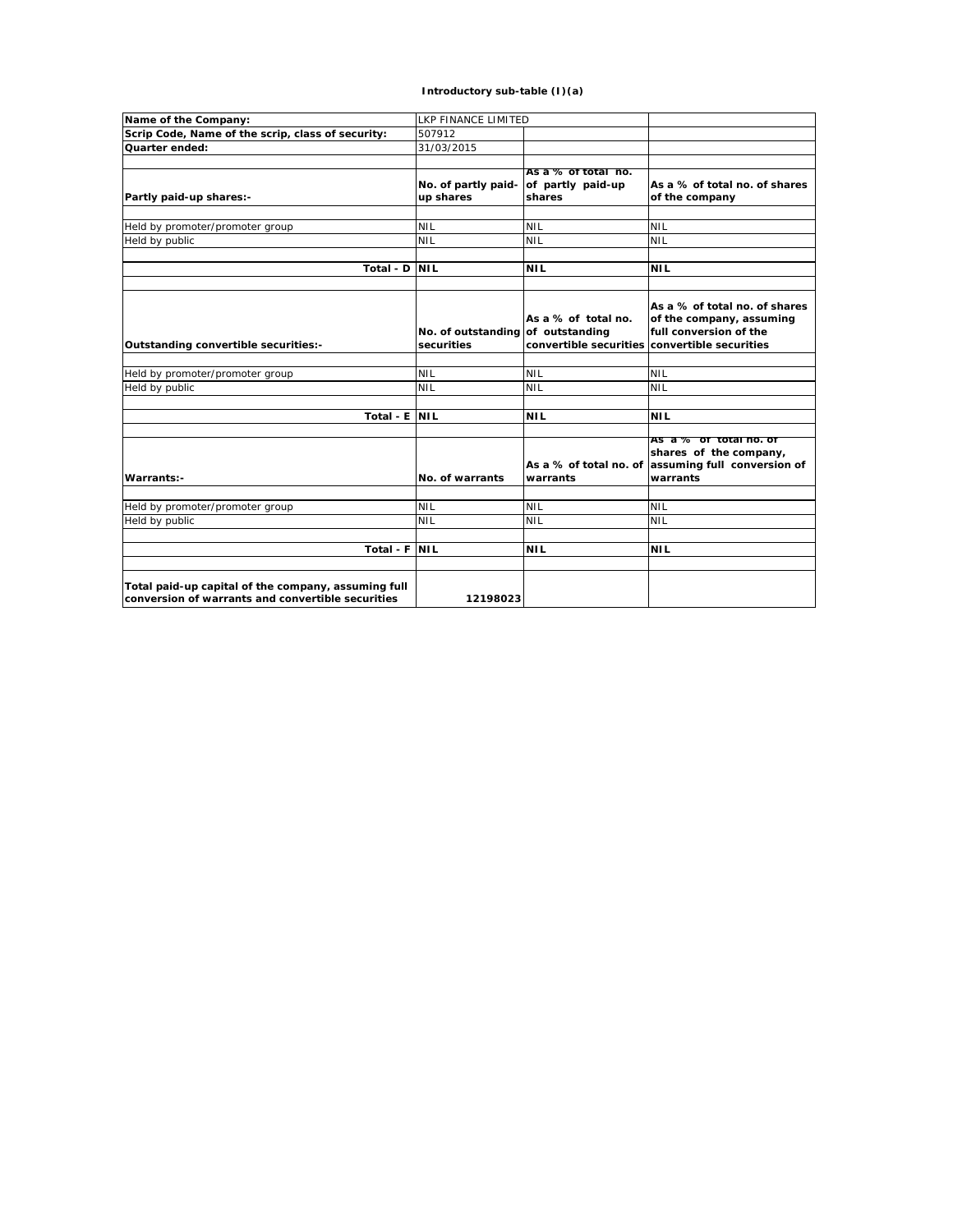**Statement Showing Shareholding Pattern** 

|                      | Company Name: LKP FINANCE LIMITED                                                |                                         |                              | Table (I)(a)                                              |                                                                                                                      |              |                                                          |                        |
|----------------------|----------------------------------------------------------------------------------|-----------------------------------------|------------------------------|-----------------------------------------------------------|----------------------------------------------------------------------------------------------------------------------|--------------|----------------------------------------------------------|------------------------|
| Categ<br>ory<br>code | <b>Category of Shareholder</b>                                                   | <b>Number</b><br>of<br>Sharehol<br>ders | Total<br>number of<br>shares | Number of<br>shares held<br>in<br>dematerialize<br>d form | <b>Total shareholding</b><br>as a percentage of<br>total number of<br>shares<br>As a<br>As a<br>percenta<br>percenta |              | <b>Shares Pledged or</b><br>otherwise encumbered<br>As a |                        |
|                      |                                                                                  |                                         |                              |                                                           | ge                                                                                                                   | ge of        | Number of                                                | percenta               |
|                      |                                                                                  |                                         |                              |                                                           | of $(A+B)1$                                                                                                          | $(A+B+C)$    | shares                                                   | ge                     |
| (1)                  | (11)<br>Shareholding of Promoter and Promoter                                    | (111)                                   | (IV)                         | (V)                                                       | (VI)                                                                                                                 | (VII)        | (VIII)                                                   | $(X) = (V11)/(IV)*100$ |
| (A)                  | Group2                                                                           |                                         |                              |                                                           |                                                                                                                      |              |                                                          |                        |
|                      | 1 Indian                                                                         |                                         |                              |                                                           |                                                                                                                      |              |                                                          |                        |
| (a)<br>(b)           | Individuals/HUF<br>Central Govt./ State Govt.(s)                                 | 0<br>$\mathsf{O}\xspace$                | 0<br>$\mathbf 0$             | 0<br>$\mathbf 0$                                          | 0.00<br>0.00                                                                                                         | 0.00<br>0.00 | 0<br>$\mathsf O$                                         | 0.00<br>0.00           |
| (c)                  | <b>Bodies Corporate</b>                                                          | 5                                       | 2666622                      | 2666622                                                   | 21.86                                                                                                                | 21.86        | $\circ$                                                  | 0.00                   |
| (d)                  | Financial Institutions/ Banks                                                    | $\mathsf O$                             | 0                            | 0                                                         | 0.00                                                                                                                 | 0.00         | 0                                                        | 0.00                   |
| (e)                  | Any Others (Specify)                                                             |                                         |                              |                                                           |                                                                                                                      |              |                                                          |                        |
| (e-i)                | <b>Directors Relatives</b>                                                       | $\overline{2}$                          | 116725                       | 116725                                                    | 0.96                                                                                                                 | 0.96         | $\circ$                                                  | 0.00                   |
| $(e-ii)$             | <b>Directors</b>                                                                 | 3                                       | 4483608                      | 4483608                                                   | 36.76                                                                                                                | 36.76        | 2056536                                                  | 45.87                  |
|                      | Sub Total(A)(1)                                                                  | 10                                      | 7266955                      | 7266955                                                   | 59.57                                                                                                                | 59.57        | 2056536                                                  | 28.30                  |
|                      |                                                                                  |                                         |                              |                                                           |                                                                                                                      |              |                                                          |                        |
|                      | 2 Foreign                                                                        |                                         |                              |                                                           |                                                                                                                      |              |                                                          |                        |
| a                    | Individuals (NRI/Foreign Individuals)                                            | $\mathsf O$                             | 0                            | 0                                                         | 0.00                                                                                                                 | 0.00         | $\circ$                                                  | 0.00                   |
| $\mathsf{b}$         | <b>Bodies Corporate</b>                                                          | 0                                       | $\mathbf 0$                  | $\circ$                                                   | 0.00                                                                                                                 | 0.00         | $\circ$                                                  | 0.00                   |
| d                    | Institutions<br>Qualified Foreign Investor                                       | $\mathsf O$<br>$\circ$                  | $\mathbf 0$<br>0             | $\circ$<br>$\mathbf 0$                                    | 0.00<br>0.00                                                                                                         | 0.00<br>0.00 | $\mathsf O$<br>$\circ$                                   | 0.00<br>0.00           |
|                      | Any Others (Specify)                                                             | $\circ$                                 | $\mathbf 0$                  | $\mathbf 0$                                               | 0.00                                                                                                                 | 0.00         | $\circ$                                                  | 0.00                   |
|                      |                                                                                  |                                         |                              |                                                           |                                                                                                                      |              |                                                          |                        |
|                      | Sub Total(A)(2)                                                                  | $\mathbf{o}$                            | $\mathbf{o}$                 | $\mathbf{o}$                                              | 0.00                                                                                                                 | 0.00         | O                                                        | 0.00                   |
|                      | <b>Total Shareholding of Promoter and</b>                                        |                                         |                              |                                                           |                                                                                                                      |              |                                                          |                        |
|                      | Promoter Group $(A) = (A)(1) + (A)(2)$                                           | 10                                      | 7266955                      | 7266955                                                   | 59.57                                                                                                                | 59.57        | 2056536                                                  | 28.30                  |
| (B)                  | <b>Public shareholding</b>                                                       |                                         |                              |                                                           |                                                                                                                      |              |                                                          |                        |
|                      | 1 Institutions                                                                   |                                         |                              |                                                           |                                                                                                                      |              |                                                          |                        |
| (a)                  | Mutual Funds/UTI                                                                 | 3                                       | 1400                         | 0                                                         | 0.01                                                                                                                 | 0.01         | $\circ$                                                  | 0.00                   |
| (b)                  | Financial Institutions / Banks                                                   | $\overline{4}$                          | 2550                         | 50                                                        | 0.02                                                                                                                 | 0.02         | $\circ$                                                  | 0.00                   |
| (c)<br>(d)           | Central Government/ State Government(s)<br>Venture Capital Funds                 | $\mathsf{O}\xspace$<br>$\mathsf O$      | 0<br>O                       | $\circ$<br>$\mathbf 0$                                    | 0.00<br>0.00                                                                                                         | 0.00<br>0.00 | $\circ$<br>$\circ$                                       | 0.00<br>0.00           |
| (e)                  | Insurance Companies                                                              | $\mathsf O$                             | 0                            | 0                                                         | 0.00                                                                                                                 | 0.00         | $\mathsf O$                                              | 0.00                   |
| (f)                  | Foreign Institutional Investors                                                  | 3                                       | 929658                       | 929658                                                    | 7.62                                                                                                                 | 7.62         | $\circ$                                                  | 0.00                   |
| (q)                  | Foreign Venture Capital Investors                                                | $\mathsf O$                             | 0                            | 0                                                         | 0.00                                                                                                                 | 0.00         | $\mathsf O$                                              | 0.00                   |
| (h)                  | Qualified Foreign Investor                                                       | $\mathsf O$                             | 0                            | 0                                                         | 0.00                                                                                                                 | 0.00         | $\circ$                                                  | 0.00                   |
| (i)                  | Any Other (specify)                                                              | $\circ$                                 | 0                            | 0                                                         | 0.00                                                                                                                 | 0.00         | $\mathsf O$                                              | 0.00                   |
|                      | Sub-Total (B)(1)                                                                 | 10                                      | 933608                       | 929708                                                    | 7.65                                                                                                                 | 7.65         | 0                                                        | 0.00                   |
|                      |                                                                                  |                                         |                              |                                                           |                                                                                                                      |              |                                                          |                        |
| <b>B2</b>            | Non-institutions                                                                 |                                         |                              |                                                           |                                                                                                                      |              |                                                          |                        |
| (a)                  | <b>Bodies Corporate</b>                                                          | 147                                     | 1076755                      | 1067743                                                   | 8.83                                                                                                                 | 8.83         | $\circ$                                                  | 0.00                   |
| (b)                  | Individuals<br>Ind-Hold nominal shr capital upto Rs.1L                           | 5264                                    | 1475130                      | 1145417                                                   | 12.09                                                                                                                | 12.09        | 0                                                        | 0.00                   |
| $\mathbf{H}$         | Ind-Hold nominal shr capital in excess of Rs.1L                                  | 23                                      | 378596                       | 378596                                                    | 3.10                                                                                                                 | 3.10         | $\circ$                                                  | 0.00                   |
| (c)                  | Qalified Foregin Investor                                                        | $\mathsf O$                             | 0                            | 0                                                         | 0.00                                                                                                                 | 0.00         | $\circ$                                                  | 0.00                   |
| (d)                  | Any Other (specify)                                                              |                                         |                              |                                                           |                                                                                                                      |              |                                                          |                        |
| $(d-i)$              | Others                                                                           | $\mathsf O$                             | $\circ$                      | 0                                                         | 0.00                                                                                                                 | 0.00         | $\mathsf O$                                              | 0.00                   |
| (d-ii)<br>$(d-iii)$  | Clearing member<br><b>NRIS</b>                                                   | 15<br>283                               | 12658<br>173740              | 12658<br>71915                                            | 0.10<br>1.42                                                                                                         | 0.10<br>1.42 | $\circ$<br>$\mathsf O$                                   | 0.00<br>0.00           |
| $(d-iv)$             | <b>NRI Corp Bodies</b>                                                           | 0                                       | 0                            | 0                                                         | 0.00                                                                                                                 | 0.00         | $\mathsf O$                                              | 0.00                   |
| (d-v)                | Foreign Corp Bodies (Including FDI)                                              | 1                                       | 727489                       | 727489                                                    | 5.96                                                                                                                 | 5.96         | 0                                                        | 0.00                   |
| $(d-vi)$             | Customers                                                                        | 0                                       | O                            | 0                                                         | 0.00                                                                                                                 | 0.00         | $\circ$                                                  | 0.00                   |
| (d-vii)              | Suppliers                                                                        | $\mathsf O$                             | $\mathbf 0$                  | $\mathbf 0$                                               | 0.00                                                                                                                 | 0.00         | $\mathsf O$                                              | 0.00                   |
| (d-viii)             | Foreign Nationals<br>Trusts                                                      | $\mathsf O$<br>$\mathbf{1}$             | 0<br>200                     | $\circ$<br>200                                            | 0.00<br>0.00                                                                                                         | 0.00<br>0.00 | 0<br>$\mathsf O$                                         | 0.00<br>0.00           |
| $(d-ix)$<br>(d-x)    | Foreign (Promoters)                                                              | $\mathsf O$                             | C                            | 0                                                         | 0.00                                                                                                                 | 0.00         | $\circ$                                                  | 0.00                   |
| $(d-xi)$             | <b>Directors</b>                                                                 | $\mathbf{1}$                            | 152892                       | 152892                                                    | 1.25                                                                                                                 | 1.25         | 0                                                        | 0.00                   |
|                      | (d-xii) Directors Relatives                                                      | $\mathsf O$                             | 0                            | 0                                                         | 0.00                                                                                                                 | 0.00         | $\circ$                                                  | 0.00                   |
|                      | (d-xiii) Foreign Individuals (Including FDI)                                     | 0                                       | 0                            | 0                                                         | 0.00                                                                                                                 | 0.00         | $\circ$                                                  | 0.00                   |
|                      | Sub-Total (B)(2)<br>Total Public Shareholding (B)= (B)(1)+                       | 5735                                    | 3997460                      | 3556910                                                   | 32.77                                                                                                                | 32.77        | o                                                        | 0.00                   |
| (B)                  | (B)(2)                                                                           | 5745                                    | 4931068                      | 4486618                                                   | 40.43                                                                                                                | 40.43        | o                                                        | 0.00                   |
|                      | TOTAL (A)+(B)                                                                    | 5755                                    | 12198023                     | 11753573                                                  | 100.00                                                                                                               | 100.00       | 2056536                                                  | 16.86                  |
| (C)                  | Shares held by Custodians and against which Depository Receipts have been issued |                                         |                              |                                                           |                                                                                                                      |              |                                                          |                        |
|                      | 1 Promoter and Promoter Group                                                    | 0                                       | 0                            | 0                                                         | 0.00                                                                                                                 | 0.00         | $\mathbf 0$                                              | 0.00                   |
|                      | 2 Public -                                                                       | 0                                       | 0                            | 0                                                         | 0.00                                                                                                                 | 0.00         | $\mathbf 0$                                              | 0.00                   |
|                      | Sub-Total (C)                                                                    | 0                                       | 0                            | 0                                                         | 0.00                                                                                                                 | 0.00         | $\mathbf{0}$                                             | 0.00                   |
|                      |                                                                                  |                                         |                              |                                                           |                                                                                                                      |              |                                                          |                        |
|                      | GRAND TOTAL (A)+(B)+(C)                                                          | 5755                                    | 12198023                     | 11753573                                                  | 100.00                                                                                                               | 100.00       | 2056536                                                  | 16.86                  |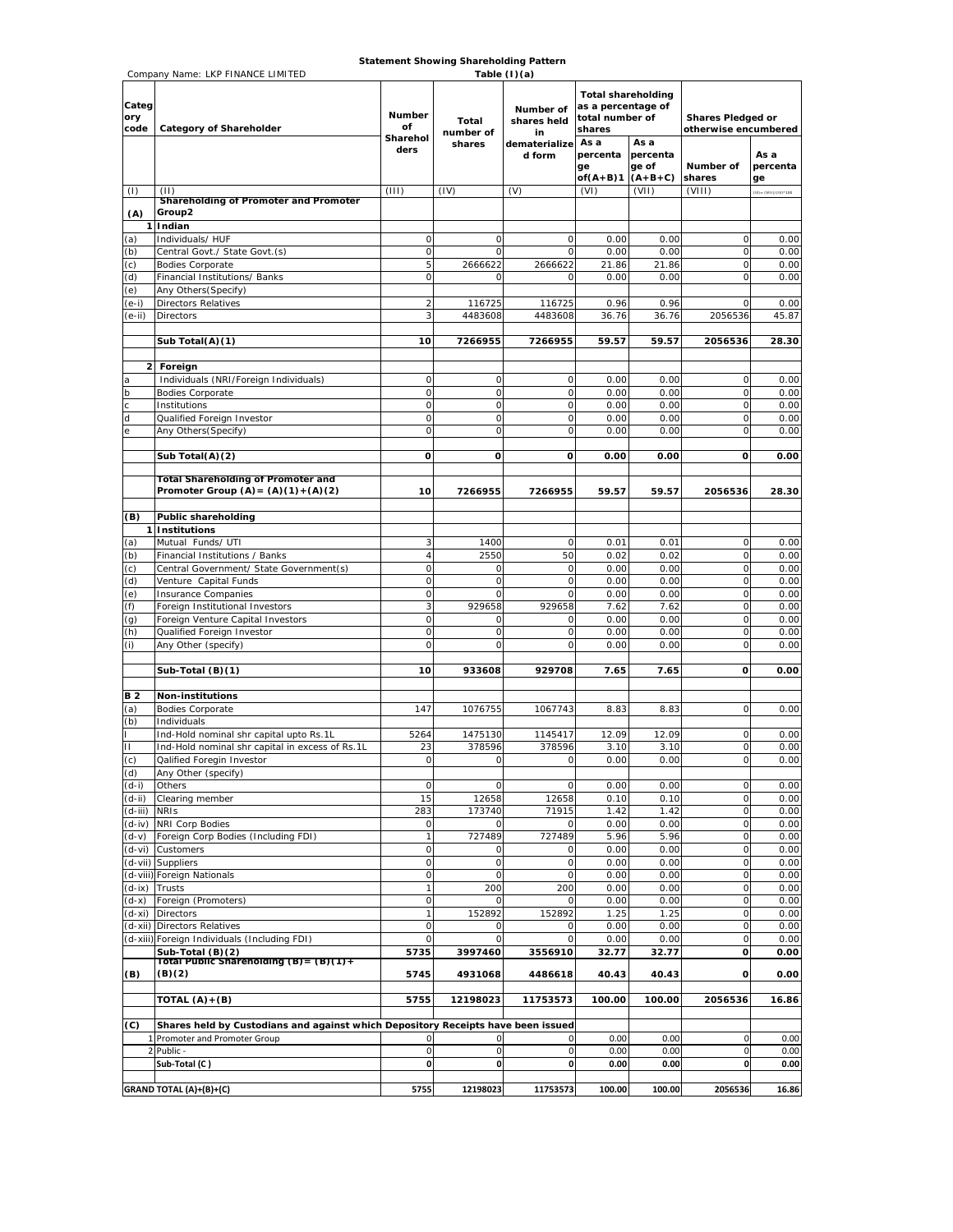# **(I)(b) Statement showing holding of securities (including shares, warrants, convertible securities) of persons belonging to the category "Promoter and Promoter Group"**

| Sr.<br>No. | Name of the shareholder                |                             | Details of Shares held                                  | Encumbered shares (*) |            |                                                                                               | Details of<br>warrants    |                                                                           | Details of<br>convertible<br>securities             |                                                                                                                   | <b>Total shares</b><br>(including<br>underlying                                                                           |
|------------|----------------------------------------|-----------------------------|---------------------------------------------------------|-----------------------|------------|-----------------------------------------------------------------------------------------------|---------------------------|---------------------------------------------------------------------------|-----------------------------------------------------|-------------------------------------------------------------------------------------------------------------------|---------------------------------------------------------------------------------------------------------------------------|
|            |                                        | Number of<br>shares<br>held | As $a \%$ of<br>grand total<br>$(A) + (B) + ($<br>$C$ ) | No.                   | As a<br>ge | As $a \%$ of<br>percenta grand total Numbe<br>$(A)+(B)+(A)$<br>C) of sub-<br>clause<br>(l)(a) | r of<br>warran<br>ts held | As $a\%$<br>Total<br>Number<br>of<br>warrant<br>s of the<br>same<br>Class | <b>Numbe</b><br>r of<br>convert<br>ible<br>securiti | As a %<br>Total<br><b>Number</b><br>of<br>convertib<br><b>le</b><br>es held securities<br>of the<br>same<br>Class | shares assuming<br>full conversion of<br>warrants and<br>convertible<br>securities) as a<br>% of diluted<br>share capital |
| (1)        | (11)                                   | (III)                       | (IV)                                                    | (V)                   | (VI)       | (VII)                                                                                         | (VIII)                    | (IX)                                                                      | (X)                                                 | (XI)                                                                                                              | (X 1)                                                                                                                     |
|            | BHAVNA HOLDINGS PRIVATE LTD            | 118400                      | 0.97                                                    |                       | 0.00       | 0.00                                                                                          | $\Omega$                  | 0.00                                                                      | $\Omega$                                            | 0.00                                                                                                              | 0.00                                                                                                                      |
|            | <b>IRA PRATIK DOSHI</b>                | 100000                      | 0.82                                                    |                       | 0.00       | 0.00                                                                                          | $\Omega$                  | 0.00                                                                      | $\Omega$                                            | 0.00                                                                                                              | 0.00                                                                                                                      |
|            | <b>3 I KP SECURITIES LIMITED</b>       | 707                         | 0.01                                                    |                       | 0.00       | 0.00                                                                                          | 0                         | 0.00                                                                      | $\Omega$                                            | 0.00                                                                                                              | 0.00                                                                                                                      |
|            | <b>I MAHENDRA VASANTRAI DOSHI</b>      | 2326350                     | 19.07                                                   |                       | 0.00       | 0.00                                                                                          | $\Omega$                  | 0.00                                                                      | $\Omega$                                            | 0.00                                                                                                              | 0.00                                                                                                                      |
|            | 5 MAHENDRA VASANTRAI DOSHI             | 2056536                     | 16.86                                                   | 2056536               | 100.00     | 16.86                                                                                         | $\circ$                   | 0.00                                                                      | $\Omega$                                            | 0.00                                                                                                              | 0.00                                                                                                                      |
|            | <b>6 PRATIK M DOSHI</b>                | 100722                      | 0.82                                                    |                       | 0.00       | 0.00                                                                                          | $\circ$                   | 0.00                                                                      | $\Omega$                                            | 0.00                                                                                                              | 0.00                                                                                                                      |
|            | <b>SEA GLIMPSE INVESTMENTS PVT LTD</b> | 79845                       | 0.66                                                    |                       | 0.00       | 0.00                                                                                          | $\Omega$                  | 0.00                                                                      | $\Omega$                                            | 0.00                                                                                                              | 0.00                                                                                                                      |
|            | 8 SEA GLIMPSE INVESTMENTS PVT LTD      | 147200                      | 1.21                                                    |                       | 0.00       | 0.00                                                                                          | $\Omega$                  | 0.00                                                                      | $\Omega$                                            | 0.00                                                                                                              | 0.00                                                                                                                      |
|            | 9 SEA GLIMPSE INVESTMENTS PVT LTD      | 2320470                     | 19.02                                                   |                       | 0.00       | 0.00                                                                                          | $\Omega$                  | 0.00                                                                      | $\Omega$                                            | 0.00                                                                                                              | 0.00                                                                                                                      |
|            | 10 SHITAL A SONPAL                     | 16725                       | 0.14                                                    |                       | 0.00       | 0.00                                                                                          | $\Omega$                  | 0.00                                                                      | $\Omega$                                            | 0.00                                                                                                              | 0.00                                                                                                                      |
|            |                                        |                             |                                                         |                       |            |                                                                                               |                           |                                                                           |                                                     |                                                                                                                   |                                                                                                                           |
|            |                                        |                             |                                                         |                       |            |                                                                                               |                           |                                                                           |                                                     |                                                                                                                   |                                                                                                                           |
|            | <b>TOTAL</b>                           | 7266955                     | 59.57                                                   | 2056536               | 28.30      | 16.86                                                                                         | $\Omega$                  | 0.00                                                                      | 0                                                   | 0.00                                                                                                              | 0.00                                                                                                                      |

(\*) The term "encumbrance" has the same meaning as assigned to it in regulation 28(3) of the SAST Regulations, 2011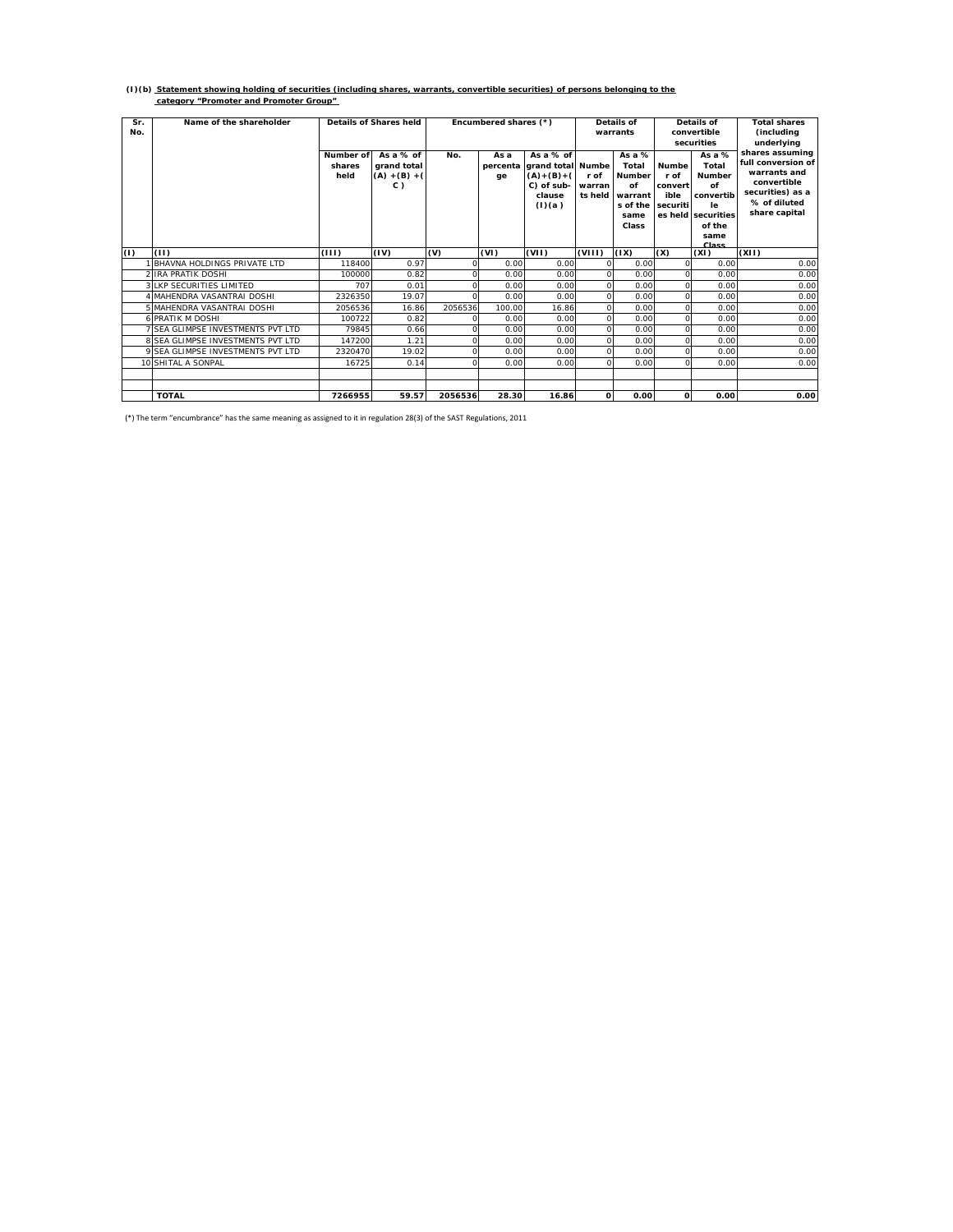**Statement showing holding of securities (including shares, warrants, convertible securities) of persons belonging to the**  (I)(c) <u>Statement showing holding of securities (including shares, warrants, conve<br>(i) category "Public" and holding more than 1% of the total number of shares</u>

| Sr. | Name of the shareholder              | <b>Number</b> | Shares as a        |               | <b>Details of warrants</b> |                     | Details of convertible | <b>Total shares</b>  |
|-----|--------------------------------------|---------------|--------------------|---------------|----------------------------|---------------------|------------------------|----------------------|
| No. |                                      | of shares     | percentage of      |               |                            | securities          |                        | (including           |
|     |                                      | held          | total number       |               |                            |                     |                        | underlying shares    |
|     |                                      |               | of shares {i.e.,   | <b>Number</b> | As a $%$                   | <b>Number</b>       | As a $%$               | assuming full        |
|     |                                      |               | <b>Grand Total</b> | Οf            | Total                      | Οf                  | Total                  | <b>Conversion of</b> |
|     |                                      |               | $(A)+(B)+(C)$      | warrants      | <b>Number</b>              | convertib           | Number of              | warrants and         |
|     |                                      |               | indicated in       | held          | Οf                         | le.                 | convertible            | convertible          |
|     |                                      |               | Statement at       |               |                            | warrants securities | securities             | securities) as a %   |
|     |                                      |               | para $(l)(a)$      |               | of the                     | held                | of the same            | of diluted share     |
|     |                                      |               | above}             |               | same                       |                     | Class                  | capital              |
|     |                                      |               |                    |               | Class                      |                     |                        |                      |
|     | 1 AGRUD CAPITAL PTE LTD              | 727489        | 5.96               | $\Omega$      | 0.00                       | 0.00                | $\Omega$               | 0.00                 |
|     | 2 GROVSNOR INVESTMENT FUND LTD       | 400000        | 3.28               | Ω             | 0.00                       | 0.00                |                        | 0.00                 |
|     | 3 IINDIA MAX INVESTMENT FUND LIMITED | 818508        | 6.71               | 0             | 0.00                       | 0.00                |                        | 0.00                 |
|     | 4 SADGURU EXPRESS PRIVATE LIMITED    | 181203        | 1.49               | U             | 0.00                       | 0.00                |                        | 0.00                 |
|     | 5 SAYANTA BASU                       | 152892        | 1.25               |               | 0.00                       | 0.00                |                        | 0.00                 |
|     |                                      |               |                    |               |                            |                     |                        |                      |
|     |                                      |               |                    |               |                            |                     |                        |                      |
|     | <b>TOTAL</b>                         | 2280092       | 18.69              | O             | 0.00                       | 0.00                | O                      | 0.00                 |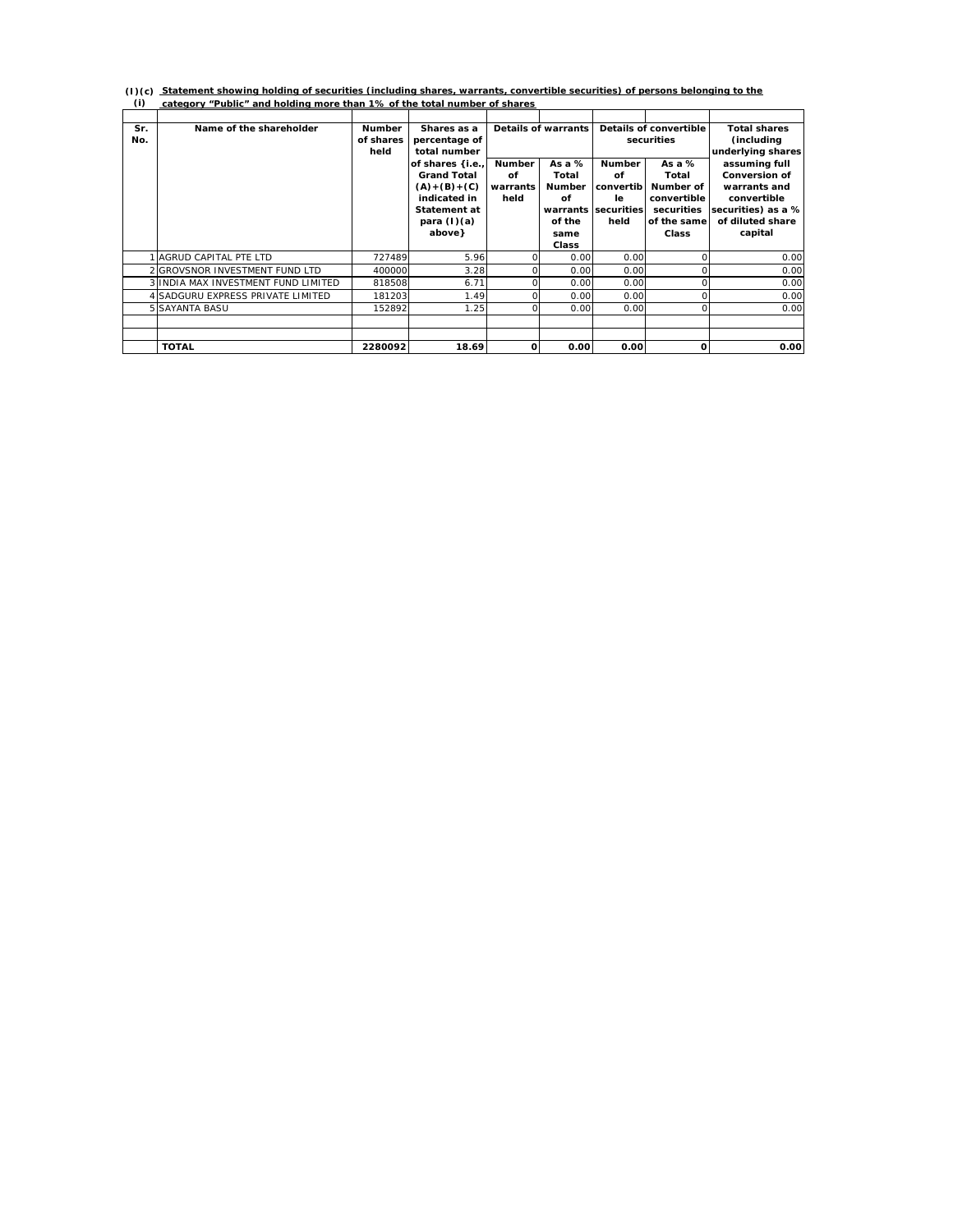# (1)(c) Statement showing holding of securities (including shares, warrants, convertible securities) of persons (together with<br>(ii) PAC) belonging to the category "Public" and holding more than 5% of the total number of sha

| Sr.<br>No. | Name(s) of the shareholder(s) and<br>the Persons Acting in Concert (PAC)<br>with them | Number of<br>shares | Shares as a<br>percentage of<br>total number of<br>shares {i.e.,                     |                               | Details of warrants<br>As $a\%$                        |                                 | Details of convertible<br>securities<br>% w.r.t<br><b>Number</b>         | <b>Total shares</b><br>(including)<br>underlying shares<br>assuming full                      |
|------------|---------------------------------------------------------------------------------------|---------------------|--------------------------------------------------------------------------------------|-------------------------------|--------------------------------------------------------|---------------------------------|--------------------------------------------------------------------------|-----------------------------------------------------------------------------------------------|
|            |                                                                                       |                     | <b>Grand Total</b><br>$(A)+(B)+(C)$<br>indicated in<br>Statement at<br>para $(l)(a)$ | Numb<br>er of<br>warra<br>nts | Total<br>Number of<br>warrants of<br>the same<br>Class | оf<br>converti<br>ble<br>s held | Total<br>Number of<br>convertible<br>securitie securities of<br>the same | <b>Conversion of</b><br>warrants and<br>convertible<br>securities) as a %<br>of diluted share |
|            | I AGRUD CAPITAL PTE LTD                                                               | 727489              | 5.96                                                                                 |                               | 0.00                                                   |                                 | 0.00                                                                     | 0.00                                                                                          |
|            | 2 IINDIA MAX INVESTMENT FUND LIMITED                                                  | 818508              | 6.71                                                                                 |                               | 0.00                                                   |                                 | 0.00                                                                     | 0.00                                                                                          |
|            |                                                                                       |                     |                                                                                      |                               |                                                        |                                 |                                                                          |                                                                                               |
|            | <b>TOTAL</b>                                                                          | 1545997             | 12.67                                                                                |                               | 0.00                                                   |                                 | 0.00                                                                     | 0.00                                                                                          |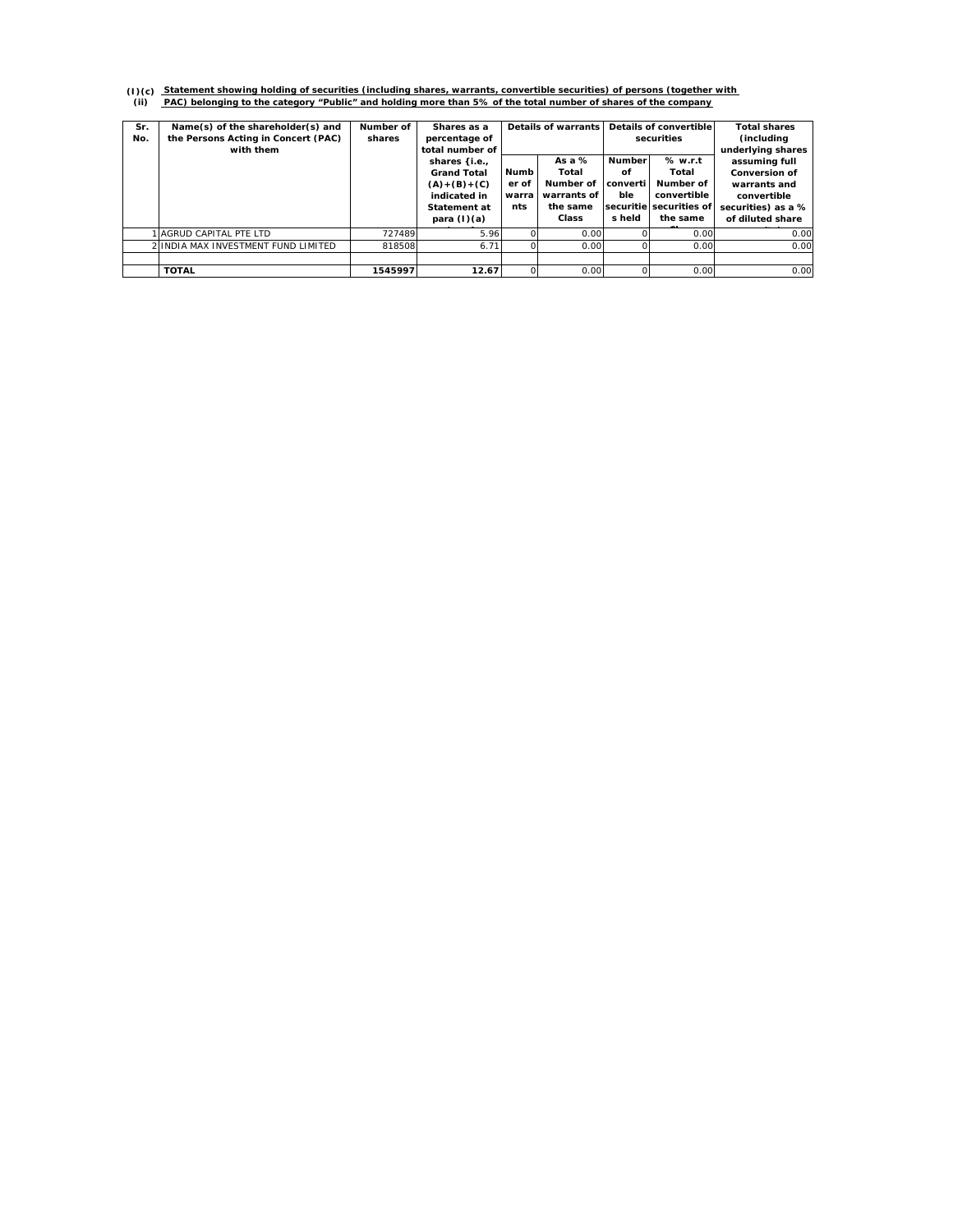### **(I)(d) Statement showing details of locked-in shares**

| Sr. No. | Name of the shareholder | shares | Number of locked-in   Locked-in shares as a percentage<br>of total number of shares {i.e.,<br>Grand Total $(A)+(B)+(C)$<br>indicated in Statement at para<br>$(1)(a)$ above} | Promoter /<br>Promoter Group /<br><b>Public</b> |
|---------|-------------------------|--------|------------------------------------------------------------------------------------------------------------------------------------------------------------------------------|-------------------------------------------------|
|         |                         |        | 0.00                                                                                                                                                                         |                                                 |
|         |                         |        |                                                                                                                                                                              |                                                 |
|         | TOTAL                   |        | 0.00                                                                                                                                                                         |                                                 |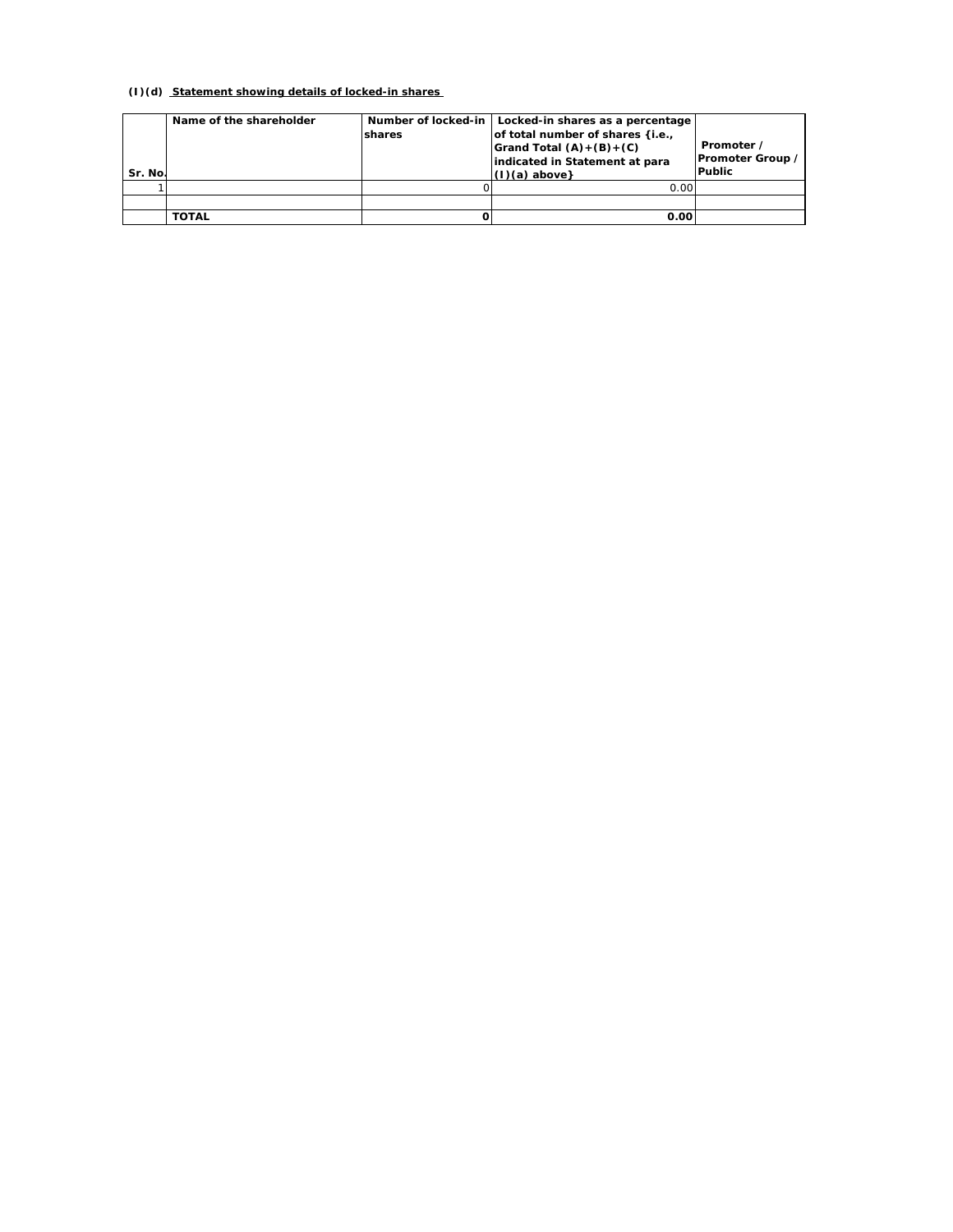## **(II)(a) Statement showing details of Depository Receipts (DRs)**

| Sr. No. | Type of outstanding DR<br>(ADRs, GDRs, SDRs, etc.) | Number of<br>outstanding DRs | underlying<br>outstanding DRs | Number of shares Shares underlying outstanding DRs as<br>a percentage of total number of shares<br>$(i.e., Grand Total (A) + (B) + (C))$<br>indicated in Statement at para (I)(a)<br>above } |
|---------|----------------------------------------------------|------------------------------|-------------------------------|----------------------------------------------------------------------------------------------------------------------------------------------------------------------------------------------|
|         |                                                    |                              |                               |                                                                                                                                                                                              |
|         | <b>TOTAL</b>                                       |                              |                               |                                                                                                                                                                                              |